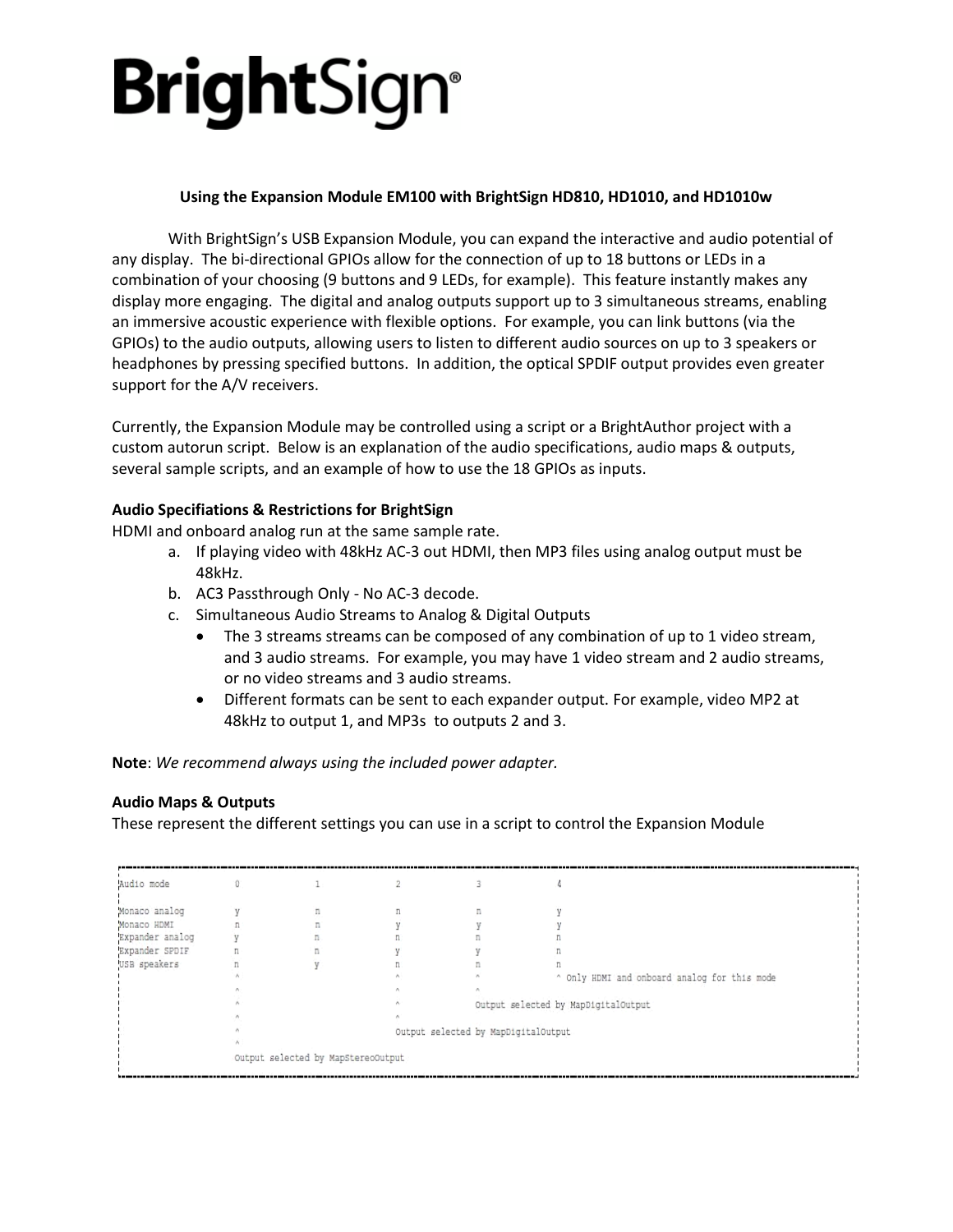Audio Outputs:

- 0 Analog. Output to onboard analog output or one of the 3 expander analog outputs.
- 2 Digital Stereo. For playing decoded audio to either HDMI or expander SPDIF e.g. decoded MP3 files.
- 3 Digital Multichannel. For playing undecoded audio to either HDMI or expander SPDIF e.g. AC-3.
- 4 Simultaneous onboard Analog output with mirroring on HDMI

Example Script Command - Sets video player to Analog Output: Videoplayer.SetAudioOutput(0)

## Analog Stereo Mapping:

This selects which analog stereo output is used from the 4 available:

- 0 Onboard analog jack
- 1 Expander left jack
- 2 Expander centre jack
- 3 Expander right jack

```
Example Script Command - Sets video player to Analog Expander Output 1:
 Videoplayer.SetAudioOutput(0)
 Videoplayer.MapStereoOutput(1)
```
Digital Audio Mapping:

This selects which digital output is used from the 2 available:

- $0 HDMI$
- 1 Expander SPDIF

Example Script Command - Sets video player to Digital, Expander SPDIF: Videoplayer.SetAudioOutput(3) Videoplayer.MapDigitalOutput(1)

### **Sample Expander Scripts**

**Note:** *Please rename the script to "autorun.brs" before copying to your flash card.*

1. This script plays one of 12 videos using GPIO input from the Expander: [https://www.brightsignnetwork.com/download/Expander%20board%20scripts/Expander%20board%20Script%201](https://www.brightsignnetwork.com/download/Expander%20board%20scripts/Expander%20board%20Script%201.pdf) [.pdf](https://www.brightsignnetwork.com/download/Expander%20board%20scripts/Expander%20board%20Script%201.pdf)

2. This script plays 2 audio files to 2 of the expander audio outputs:

[https://www.brightsignnetwork.com/download/Expander%20board%20scripts/Expander%20board%20script%202](https://www.brightsignnetwork.com/download/Expander%20board%20scripts/Expander%20board%20script%202.pdf) [.pdf](https://www.brightsignnetwork.com/download/Expander%20board%20scripts/Expander%20board%20script%202.pdf)

3. This script plays 1 video with audio, and 2 separate audio files, all to the 3 analog outputs on the expander:

[https://www.brightsignnetwork.com/download/Expander%20board%20scripts/Expander%20board%20script%203](https://www.brightsignnetwork.com/download/Expander%20board%20scripts/Expander%20board%20script%203.pdf) [.pdf](https://www.brightsignnetwork.com/download/Expander%20board%20scripts/Expander%20board%20script%203.pdf)

4. This is a simple script that shows how you can use both the expander GPIO and onboard GPIO: